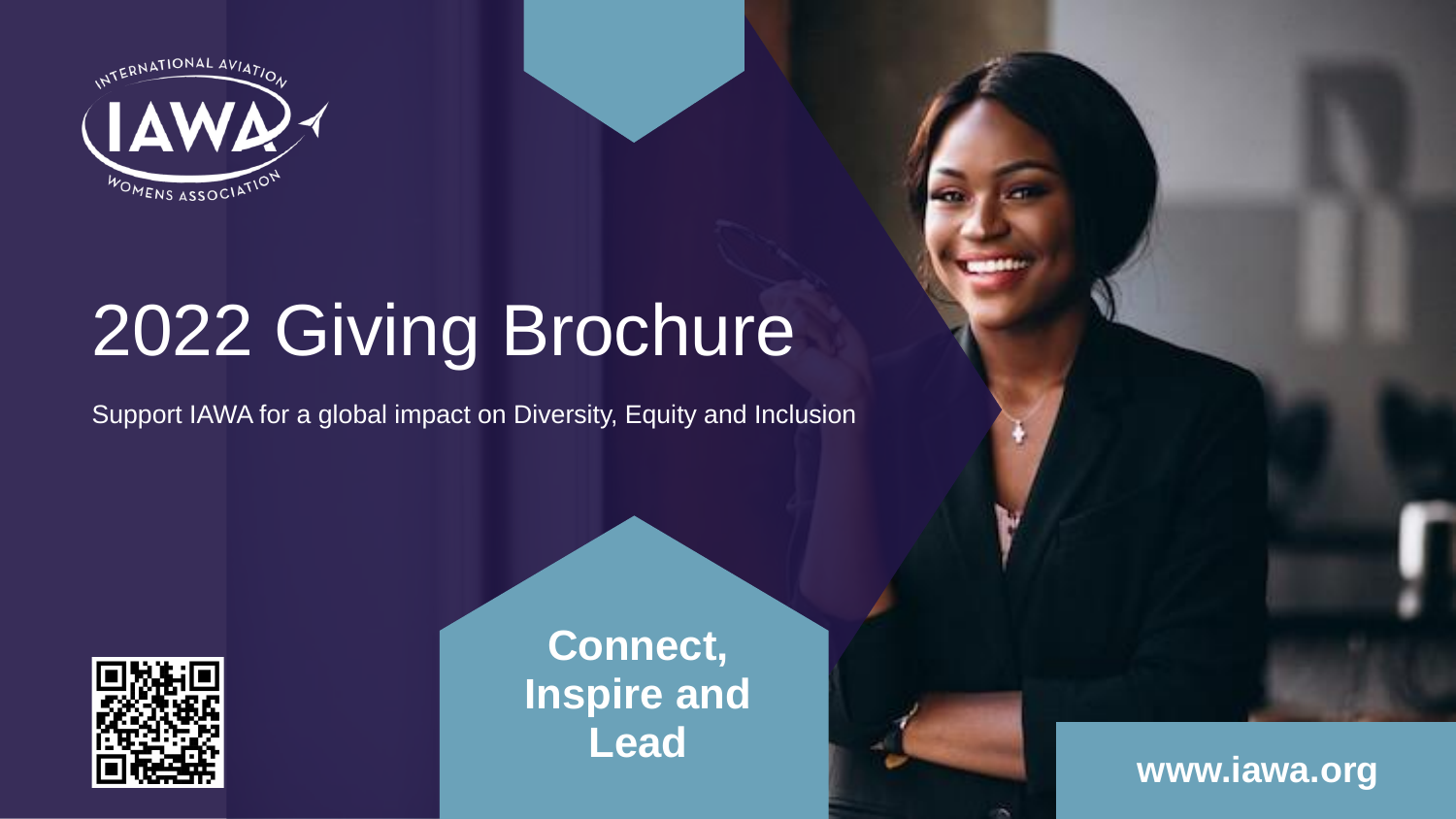### <span id="page-1-0"></span>**[Global Diversity,](#page-2-0)  Equity and Inclusion (DEI)**

Since its founding in 1988, IAWA has been at the forefront of conversations on inclusion and gender equity and has raised the profile and number of women in the global aviation and aerospace industry. IAWA achieves its mission of cultivating and advancing women leaders in the industry by fostering a strong network of women professionals; presenting in-person conferences, leadership forums and virtual events; partnering with others on global studies and initiatives; mentoring for women at all stages of their careers; and, perhaps most crucially, providing college and graduate school scholarships and facilitating internship opportunities. IAWA members serve as role models, connections, and mentors for women seeking advancement and growth into leadership positions.

In 2019, IAWA teamed with other industry associations and Korn Ferry, a global consulting firm, to conduct research for the study Soaring [Through](https://infokf.kornferry.com/rs/494-VUC-482/images/Soaring_through_the_glass_ceiling_FINAL.pdf) the Glass Ceiling, which identifies key enablers and inhibitors of women advancing into leadership positions throughout the aviation and aerospace industry. In 2021, IAWA teamed with Oliver Wyman, a global consulting firm, on Liftoff to [Leadership,](https://www.oliverwyman.com/our-expertise/insights/2021/sep/lift-off-to-leadership.html?utm_source=iawa&utm_medium=referral&utm_campaign=lift-off-to-leadership&utm_content=2021-sep) a survey of 450 women and men in aviation leadership roles and interviews of successful female leaders to identify the barriers and potential solutions for the gender imbalance in aviation leadership.

In addition, immediate past president Bobbi Wells and Advisory Board member Rene Banglesdorf served on the FAA's Women in Aviation Advisory Board, which recently concluded its research into the barriers for female students and aviators to pursue a career in aviation and produced a comprehensive report with recommendations for the FAA and Congress.



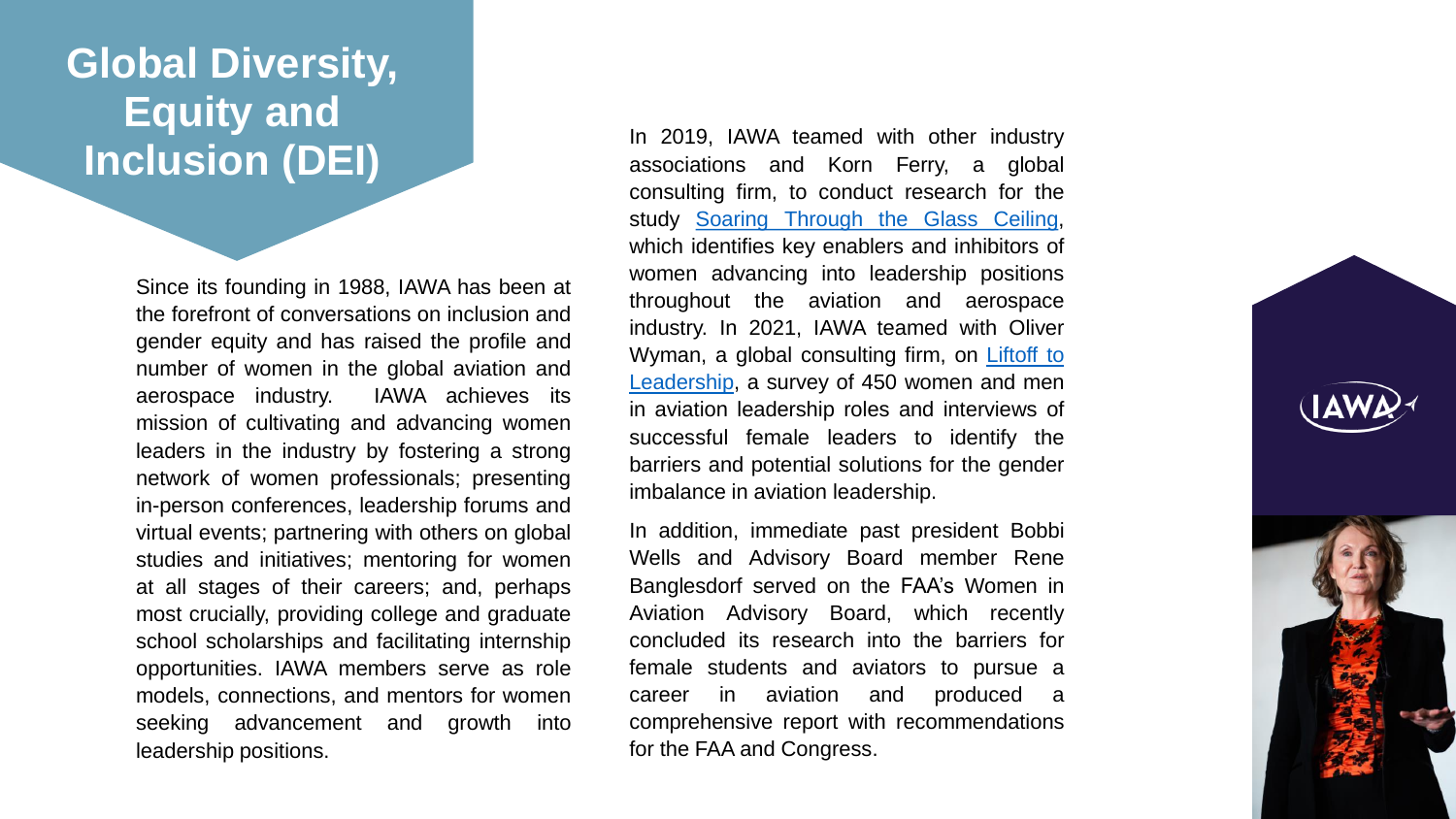## <span id="page-2-0"></span>**IAWA's continuous [contributions to](#page-3-0)  DEI**

#### **SCHOLARSHIPS**

IAWA first awarded scholarships to students at aviation/aerospace institutions in 2007. Since then, IAWA has grown the number of institutions for scholarships to 9 and has awarded over 80 scholarships worth approximately \$400,000. IAWA also funds recipients' travel and lodging expenses to attend the Annual Conference during the year of their [scholarship.](https://www.youtube.com/watch?v=bHnySidoFUE) Follow this link to see an inspiring video about what the scholarships have meant to the recipients. IAWA is also working with our university partners to develop events highlighting the importance of diversity in the industry which involve past and current scholarship recipients, school faculty, IAWAAdvocates and members.

### **CAREER GROWTH**

In 2022, IAWA launched its members-only program that focuses on developing the skills and experiences that enable all of us to invest and reinvest in careers. Each quarter focuses on a new topic with curated content delivered through webinars and reinforced through proprietary podcasts highlighting members' experiences, member led book reviews; and engaging reports.



### **MENTORING**

In 2021, IAWA piloted a formal mentoring program matching IAWA members as mentors/mentees using an internet platform, Qooper. Out of the initial set of 14 mentor/mentee matches, 2 mentees have received promotions that they credit to the mentoring relationship. Due to the success of the pilot program, IAWA will open mentoring to all members in 2022.

#### **INTERNSHIPS**

IAWA works to help some scholarship recipients obtain internships and is working with our Supporters and stakeholders to provide internship and hiring opportunities.

### **NEWSLETTER**

IAWA publishes a quarterly newsletter with timely articles and information to our worldwide network**.**

### **ADVOCATES**

In 2021, IAWA launched our Advocate program creating a way for men to become involved with and assist IAWA. Advocates are men of distinction in the industry whose fees go directly to our scholarship program.

### **NETWORKING**

The connections developed by IAWA members over its more than 30-year history provides invaluable support to women navigating their careers, providing an "old girl" network that current industry cannot provide.

### **CAREER HUB**

Members can post and search for opportunities in the industry.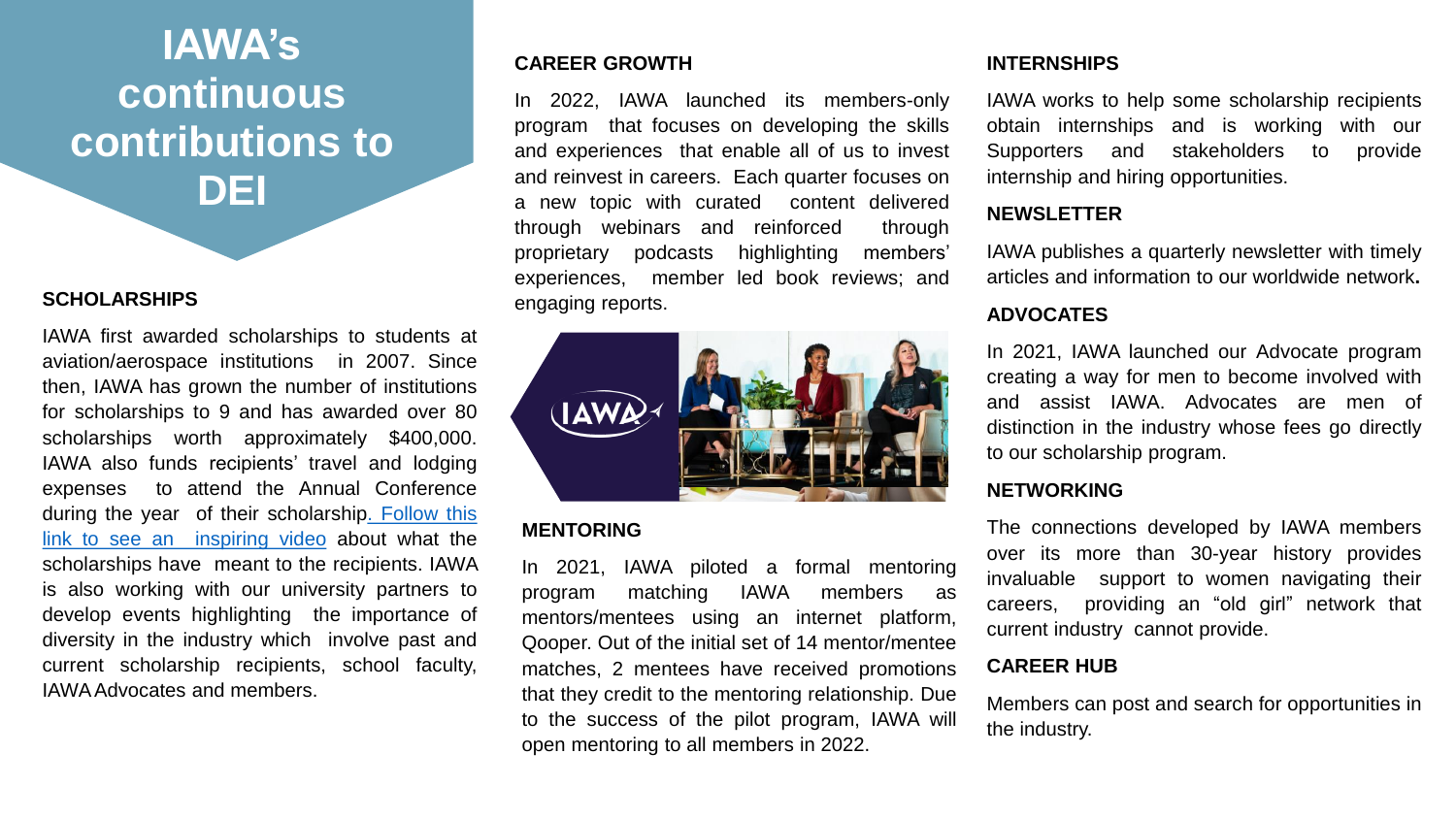### <span id="page-3-0"></span>**[Support IAWA and](#page-4-0)  our mission**



Your support, in addition to our membership dues and Advocate fees, funds everything that IAWA does. For the next generation: scholarships, mentoring, internship and job facilitation; for Members: career growth, mentoring, and a strong network; for everyone: conferences, forums, virtual events, newsletters, and a strong network; and demonstrates your support for diversity, equity, and inclusion in our industry.

The main benefit to our supporters is **helping IAWA drive real change and progress on diversity, equity and inclusion**, which benefits the industry. More tangible manifestations of benefit are recognition in print, social media and at our events for your participation in IAWA's efforts to raise women in the industry and to eliminate gender disparity.

The most tangible benefits in the traditional sense are visibility and acknowledgement for such support at our Annual Conference, Forums and virtual events. The following pages describe the support levels and benefits offered yearround (recognition) and at our annual conference.



80+ Scholarships

**Granted**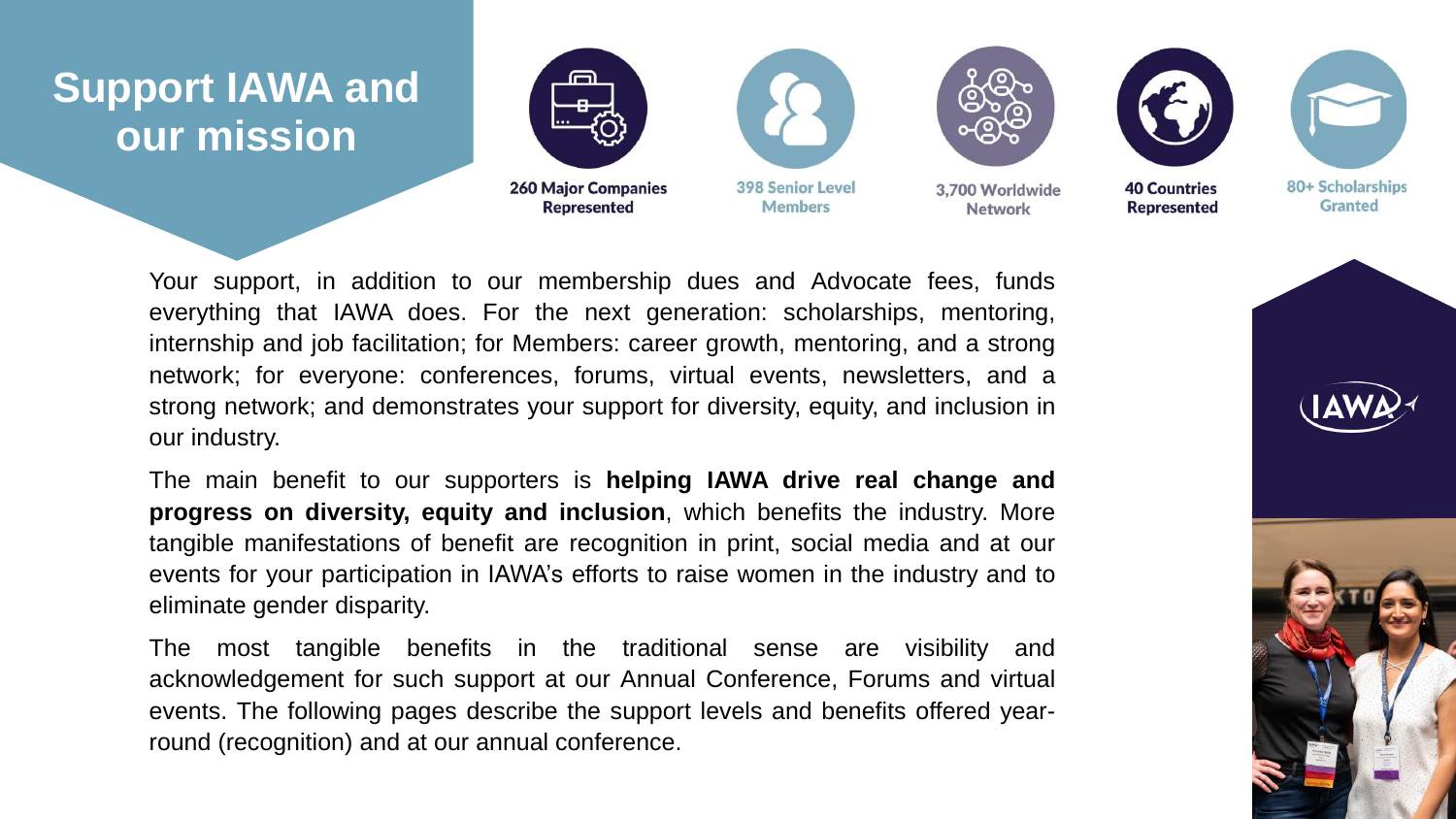<span id="page-4-0"></span>**DIAMOND - \$50,000**

- Recognition as a Diamond supporter on the website and in all printed and digitally published IAWA materials and for the Annual Conference, Connects, Forums and Virtual Events throughout the year
- Three (3) complimentary one-year memberships for qualified new members
- Five (5) complimentary Annual Conference registrations
- Five (5) invitations to the Speakers Reception at the opening of the Annual Conference
- Two (2) reserved tables at each of the 2 Annual Conference dinners
- Full-page ad in the Annual Conference program
- Sponsor ribbons for all company attendees at all inperson events
- Opportunity for exclusive rights as the sponsor of one of the following Annual Conference events (on a first come, first served basis):
	- Opening Dinner and events during dinner (Scholarship Presentation)
	- Gala Dinner and events during dinner (Woman of Excellence Award)

### **SAPPHIRE - \$30,000**

- Recognition as a Sapphire supporter on the website and in all printed and digitally published IAWA materials and for the Annual Conference, Connects, Forums and Virtual Events throughout the year
- Two (2) complimentary one-year membership for qualified new members
- Four (4) complimentary Annual Conference registrations
- Four (4) invitations to the Speakers Reception at the opening of the Annual Conference
- One (1) reserved table at each of the 2 Annual Conference dinners
- Full-page ad in the Annual Conference program
- Sponsor ribbons for all company attendees at all inperson events
- Opportunity for exclusive rights as the sponsor of one of the following Annual Conference events (on a first come, first served basis):
	- Opening Reception
	- Gala Reception
	- Local Industry Tour

### **[Support](#page-5-0)  levels and benefits**



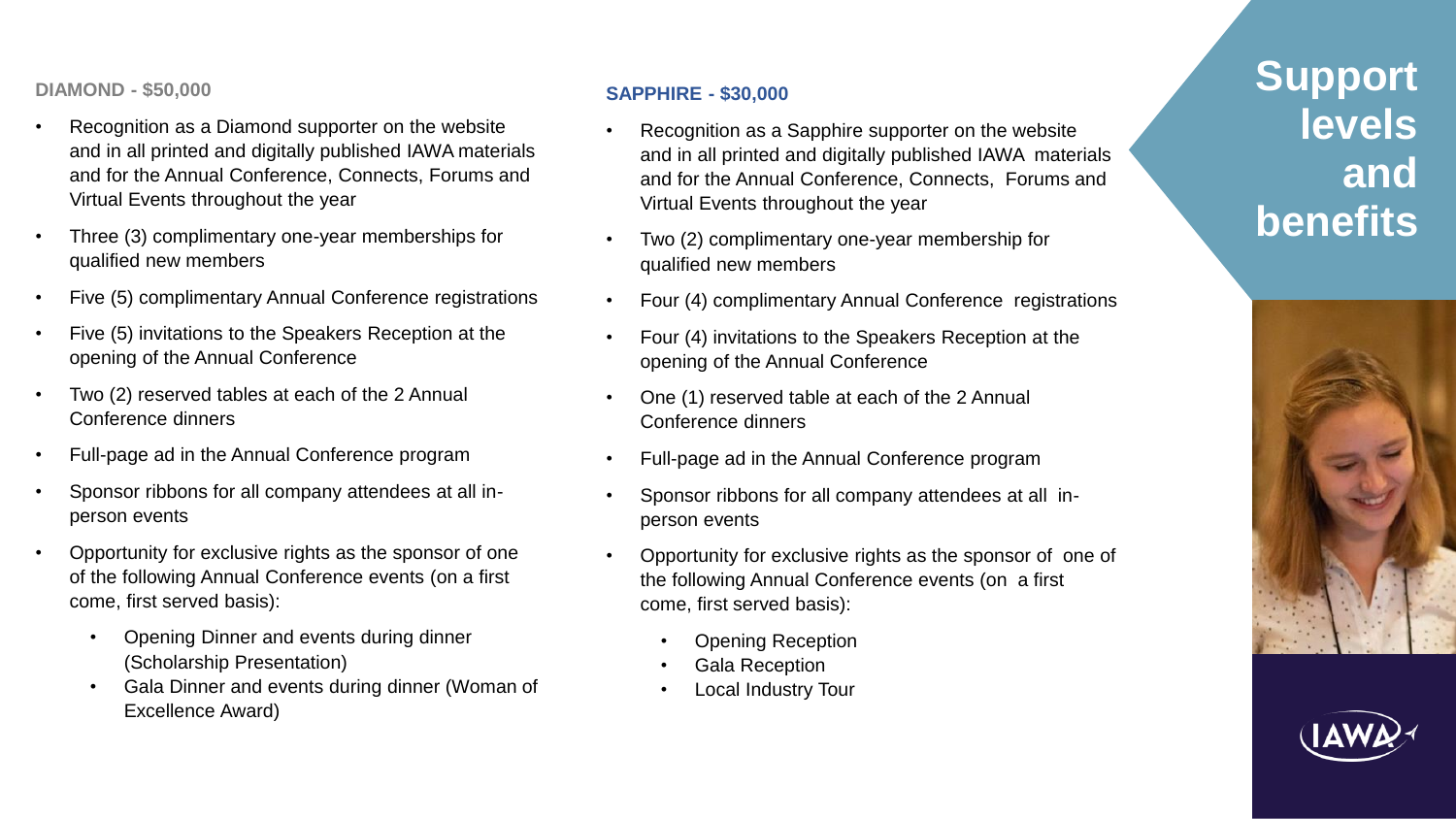### <span id="page-5-0"></span>**RUBY - \$15,000**

- Recognition as a Ruby supporter on the website and in all printed and digitally published IAWA materials and for the Annual Conference, Connects, Forums and Virtual Events throughout the year
- One (1) complimentary one-year membership for qualified new members
- Three (3) complimentary Annual Conference registrations
- Three (3) invitations to the Speakers Reception at the Annual Conference
- One (1) reserved table at each of the 2 Annual Conference dinners
- Full-page ad in the Annual Conference program
- Sponsor ribbons for all company attendees at the Annual Conference
- Opportunity for rights as the sponsor of one of the following Annual Conference events (on a first come, first served basis):
	- Lunch #1
	- Lunch #2
	- Keynote Speaker
	- Fireside Chat (2 opportunities)
	- Scholarship Recipients Shine
	- Speakers Reception
	- Wi-Fi

### **PLATINUM - \$7,500**

- Recognition as a Platinum supporter on the website, in all printed and digitally published IAWA materials and for the Annual Conference
- Two (2) complimentary Annual Conference registrations
- Two (2) invitations to the Speakers Reception at the Annual Conference
- Half (1/2) page ad in the Annual Conference program
- Sponsor ribbons for all company attendees at the Annual Conference
- Opportunity for rights as the sponsor of one of the following Annual Conference events (on a first come, first served basis, except where noted):
	- Breakfast #1 (multiple supporters)
	- Breakfast #2 (multiple supporters)
	- First Timers Coffee Chat
	- New Member Chat with Kathy
	- Workshops (3 opportunities)
	- Registration Desk
	- **Lanyards**

### **[Support](#page-6-0)  levels and benefits**